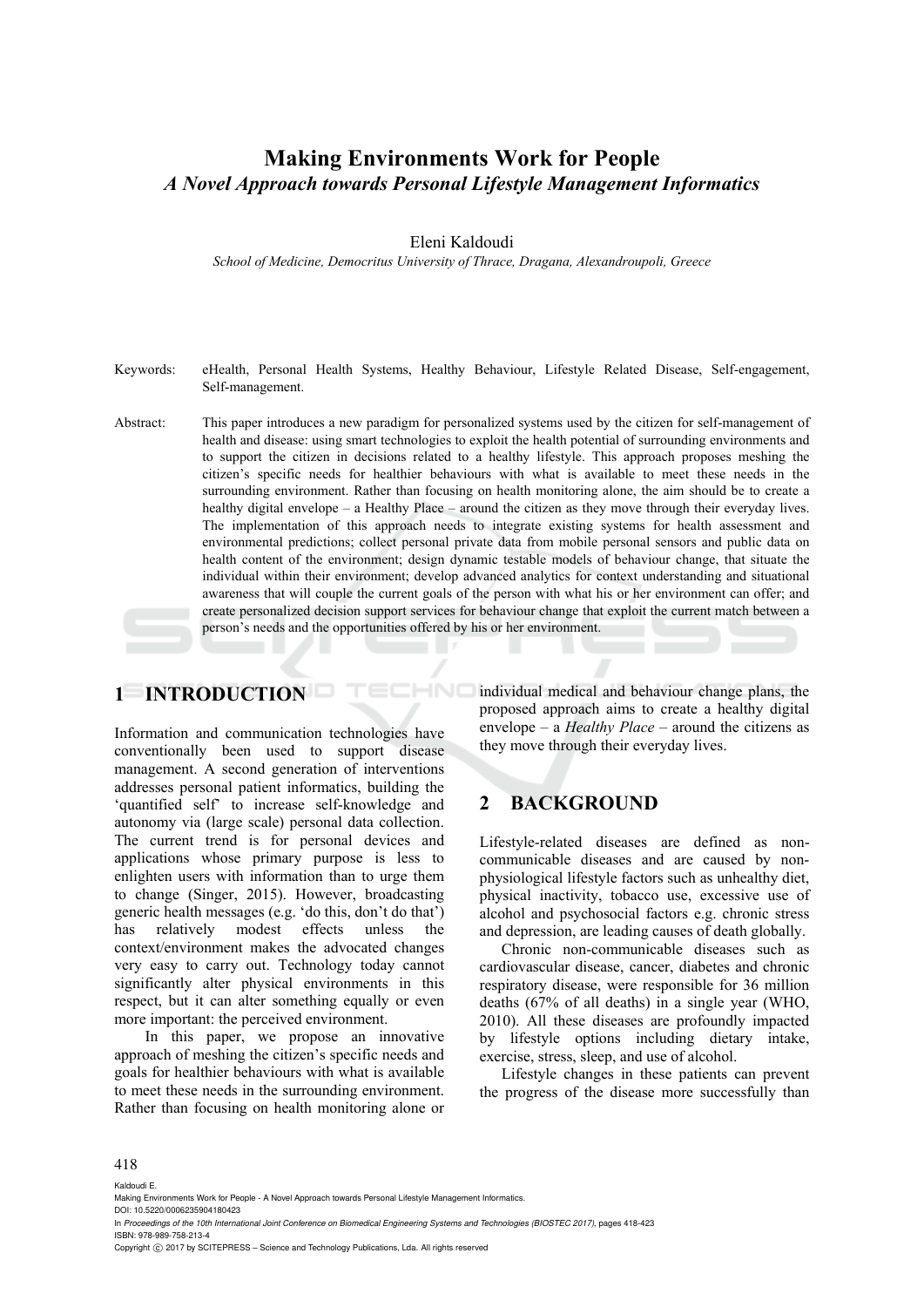any drug treatment (Spruijt-Metz, 2014; Wilson, 2014; Williamson, 2005; Li, 2014)

During the last decade, different forms of health care delivery have also been considered, based on the specific needs of patients with chronic diseases, such as patient empowerment. Environmental information as provided by smart cities infrastructure has been proposed to augment personal health applications and help citizens choose wisely their whereabouts in the urban environment (Solanas, 2014). Furthermore, the WHO, among others, has promoted the idea of preventing disease through healthy environments (Pruss-Ustun, 2006). To ensure sustainable healthy behavioural change, we must foster and promote environments that can support people in healthier lifestyle habits.

As it is difficult to radically change the environments of developed societies, we propose to change how the environment is perceived. This will be achieved by highlighting, on an individual basis, those aspects of the environment that are most conducive to encouraging and maintaining personalized healthy behaviours. Thus, the aim is to 'change' the place around the citizen into a 'perceived' *Healthy Place*. For the rest of this document, therefore, the term *Healthy Place* is used to refer to a place whose health-related aspects have been highlighted by the proposed technological framework.

## **3 HEALTHY PLACES CONCEPT**

For any place of everyday life to turn into a perceived *Healthy Place*, its objects and concepts must be semantically described and linked to healthy habits and values, thus creating an augmented environment for individuals to manage health, lifestyle and disease. To be relevant, this needs to relate to the individual's every day, real world context and be coupled to the personal lifestyle and the medical/behavioural goals of the individual in question.

There are three different types of data that pertain to this approach: private personal data, public data on the ambient surroundings, and health related scientific evidence including predictive models and risk assessment (Figure 1).

Private, individual-level data includes: (a) personal information on health issues, e.g. demographics, allergies, risk factors, etc. as available from a personal health record; (b) real-time information on physical activity, location, and dietary choices; (c) lifestyle related information

from the person's social media presence, including attitudes, intention and relations to the community; and (d) via analysis of the above, information on the motivational and emotional state of the person.

Public data includes data on healthy aspects of resources and activities of a place, incorporating commerce, retail, leisure, workplace and community aspects, or the ambient environment. Aggregating public data on life contexts can be driven by stakeholders in commerce, retail, leisure, workplace, community who will publish key data; it can also use participatory sensing approaches.

Major lifestyle related contexts include:

- Food: the ingredients and calorific content of food items are an obvious and important source of data when considering one's health. This data can be used in relation to: managing weight, ensuring an appropriate balance of nutrients is consumed and coping with food allergies. Additional information includes meal preparation processes, e.g. the type of fat used for frying, whether menu items have been in the proximity of nuts and other common allergens.
- Recreational activities: rich description of activities in terms of their work load, difficulty, special requirements, indications and contraindications for the healthy person at different ages and capacities and when suffering from different health conditions and disease.
- Public Transport: with the emergence of 'Smart **SCIENCE AND TECHNOL** Cities' and public Open Data there is a growing tendency for data concerned with transport routes, stop and station locations, timetables and vehicle locations to be publicly available. This data can be used to help with maintaining a certain level of exercise and energy consumption.
	- Ambient environment: temperature, meteorological conditions, noise level, air pollution, airborne allergens, etc. pollen counts, as well as meteorological conditions can affect health.

Ground medical evidence and health prediction models can serve as the basis on which the current environment is analysed for the opportunities it offers and threats it presents for the individual. The goal is to dynamically highlight the most suitable attribute of each environment for the individual and deter from any threats this environment may hold, based on the needs of each person. Thus, the same environment is presented differently according to the health condition and requirements of each individual.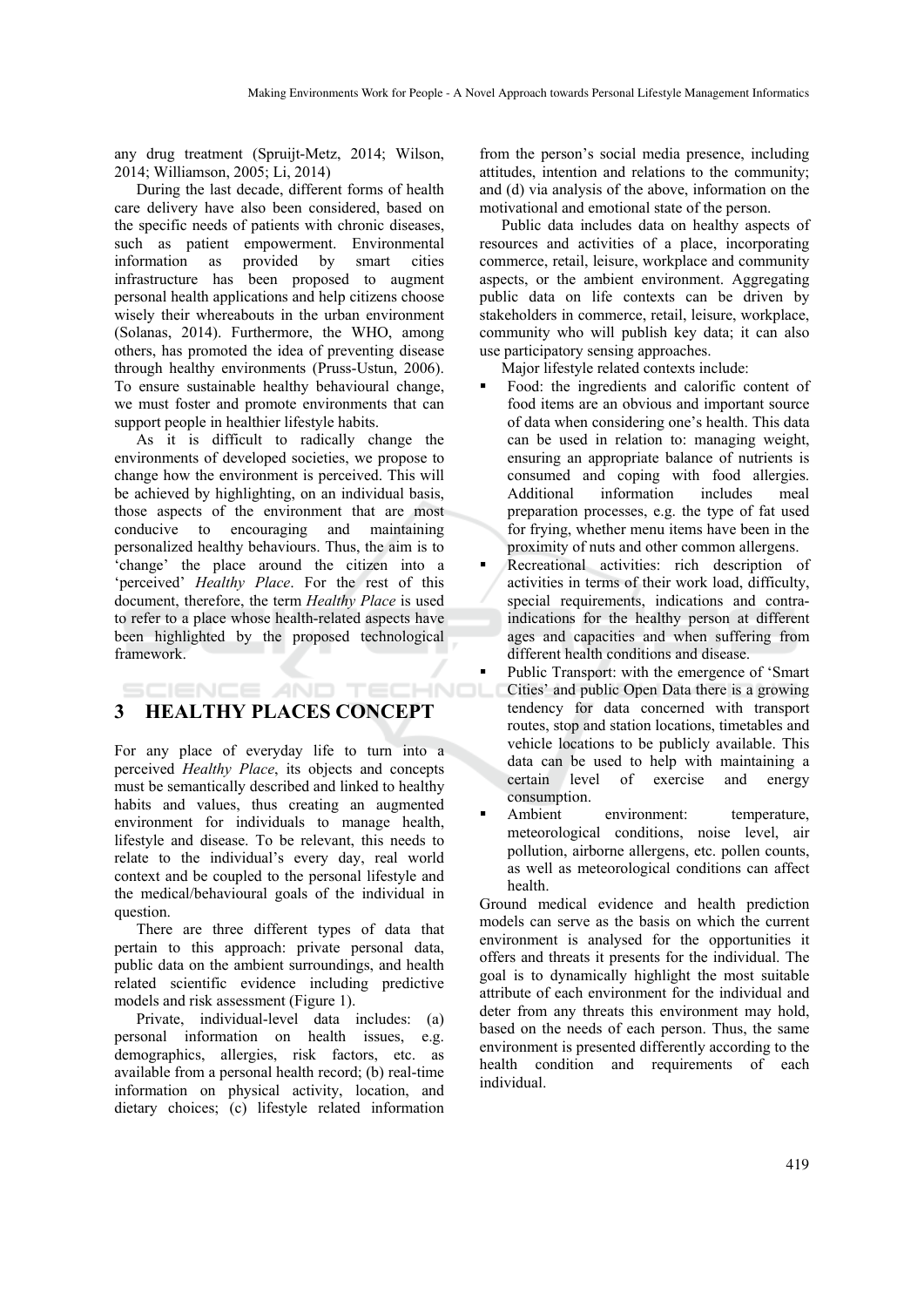

Figure 1: Data aggregation to realize the concept of a *Healthy Place*.

The coupling of public and personal data projected against a behaviour and behaviour change model to create personalized recommendation services for the citizen via a personal application. This can virtually coach individuals by supporting: (a) advanced behaviour and environment awareness; (b) self-monitoring, goal setting, and action planning; and (c) motivational and sustained behaviour change. Thus, individuals can explore personal motives, competences, life goals, preferences, social connections, and other internallydriven motivational elements around physical activity, healthy eating and healthy behaviours in general. These can be coupled with opportunities offered by the current environment. Social intelligence tools can also be used to tap into participants' sense of volition and ownership (as opposed to merely external pressure), confidence and competence (as opposed to self-perceptions of unpreparedness and even failure), and positive social support for their activities and goals.

#### **4 OPEN RESEARCH ISSUES**

The proposed concept of combining health related content with personal information to create an optimum perceived *Healthy Place* for each individual can be approached by a modular architecture as shown in Figure 2.

Starting from top to bottom, data and knowledge acquisition components acquire personal and public

data. Personal data is nowadays readily available via a variety of commercially available wearable and other personal sensors and systems (e.g. personal health records). However, describing the health content of the environment may prove challenging. Participatory sensing can be employed to exploit the crowds and their mobile devices to harvest and enrich the information about the environment and living spaces (e.g. the noise level and the temperature of a place, photos of food items for optical nutritional recognition, etc.).

Information a person creates on social networks may prove to be a significant determinant of behaviour: We are all individuals who are interconnected with other individuals by personal, social, economic and workplace relationships. These connections facilitate communication, can motivate us to different behaviours, and have the potential to support shifts toward healthier lifestyles. Further research is expected to adapt and develop the necessary natural language processing, information retrieval and machine learning methods, combining data mining with semantic technologies and expertise in social media sentiment analysis.

Data enriching and interlinking is of outmost importance to bring up rich data relationships that would help couple personal health requirements with the opportunities in the environment. Thus, graph data repositories (Angles, 2012) are chosen to establish the middle layers of the proposed architecture: a public one for the health context of living spaces and a private for the personal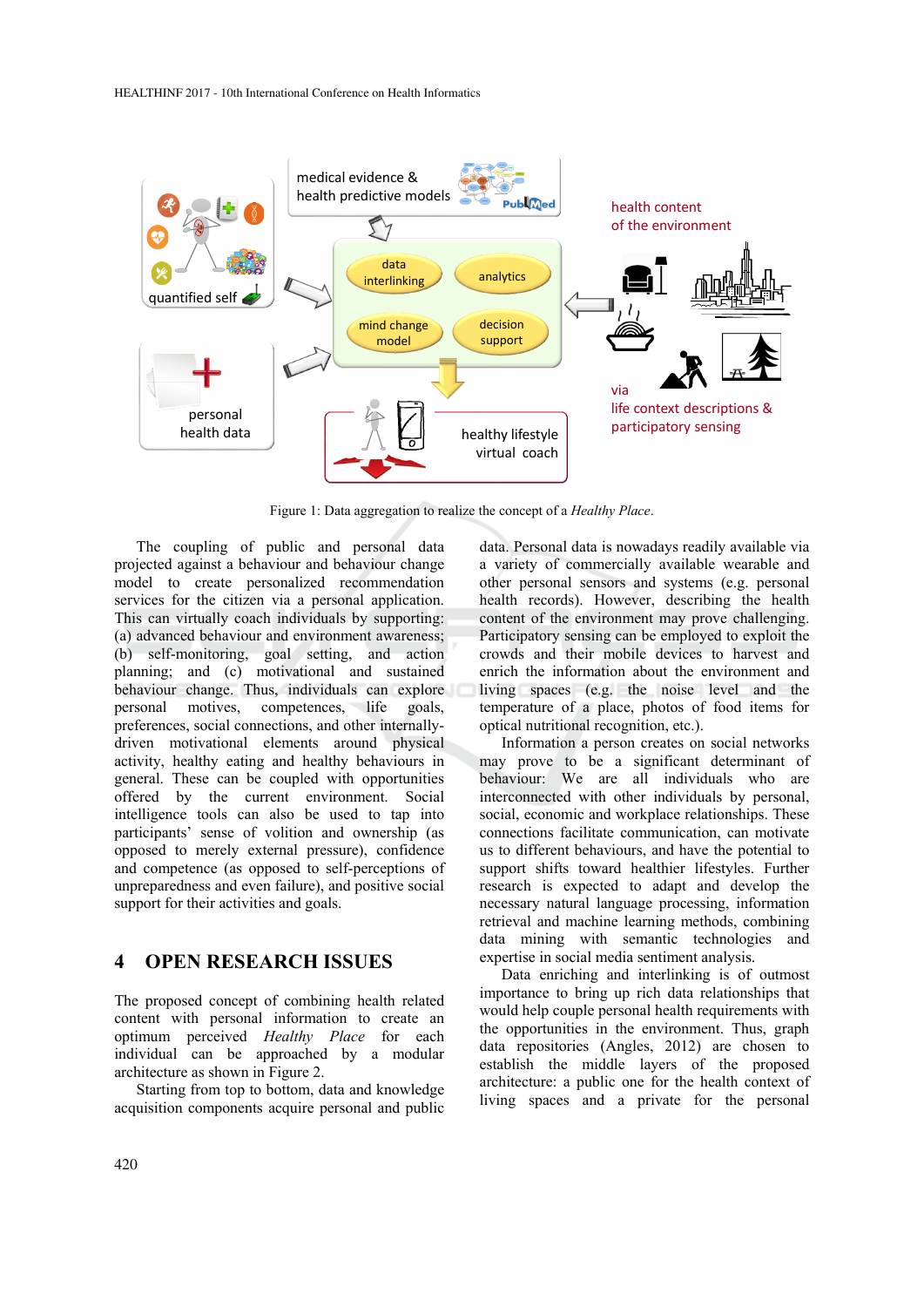

Figure 2: Overview of an abstract framework to realize personal perceived *Healthy Places*.

information. Although a lot of work has been put on releasing semantically rich Open Data, contemporary solutions often fall short of fully exploiting the Semantic Web's potential (d'Aquin, 2008). This shortcoming owes mainly to a) the shortage of adequate knowledge acquisition mechanisms, b) the lack of an environment-based, life and health related semantically integrated approach and c) the slow progress concerning the linkage of user data with the Web of Data.

Despite the proliferation of semantic web data, most published data remains semantically poor (e.g. XHTML, XML, CSV files). To leverage this wealth, research should focus on developing solutions that enable knowledge acquisition, which can be accommodated using different approaches, such as data and information extraction, and sentiment analysis. Applications that are based on traditional database modelling principles suffer from difficulty in capturing evolution of the data model, high software maintenance cost and low reusability. The semantic web achieves the translation of data across boundaries that separate different domains and overcomes these limitations (Feigenbaum, 2007). Further research is required to define and analyse the model and corresponding ontology/schema to describe health context of living spaces. This entails

detailed examination and exploitation of existing health and life vocabularies and development of the appropriate Linked Services and service information (Pedrinaci, 2010).

The emergence of social web has led to the generation of user interaction and preferences traces that are often distributed, fragmented and detached (Rowe, 2009). This limitation not only complicates efforts to gather relevant user information, but also weakens the ties between personal data and the web of data. However, it fails to safeguard privacy, given the potential for a determined data-gatherer to integrate diverse data sources to form a detailed picture of an individual's actions and preferences. Concerning the linkage between personal data and the web of data further research is required to integrate personal data and web of data through a single services interface, while ensuring the highest level of privacy protection for individuals.

Support for analysis and visualization of large data sets can in principle be done by aggregation performed in either data space (data reduction) or in visual space (visual aggregation). Scalability is a key challenge in visual analytics as it determines the ability to process large datasets by means of computational overhead as well as appropriate rendering techniques. Often, the huge amount of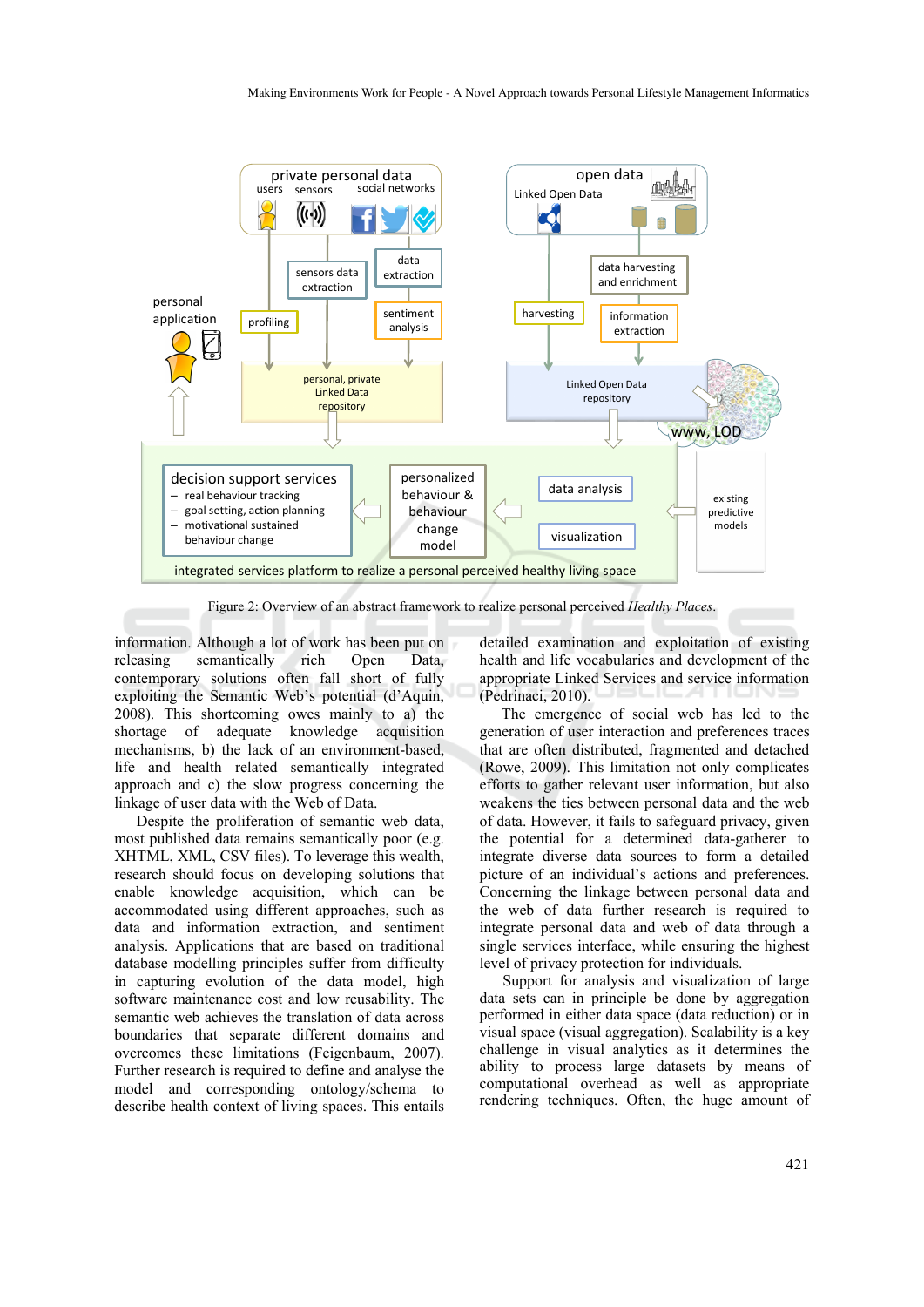data that must be visualized exceeds the limited number of pixels on a display by several orders of magnitude. Currently existing techniques typically focus on a single given data type, e.g., time series or text data, so further research is required to address multiple data perspectives simultaneously.

The wealth of available personal health devices and applications, should be amended by novel applications tracking real-time personalized lifestyle to deduce the person's current real behaviour and how much this deviates from what is a healthy behaviour for this person (especially as specified by the individual in terms of his or her personal behavioural goals) and to determine mind changing actions (i.e., behaviour change through cognitive and emotional determinants). Novel tools are also required to support individuals to engage with selfmonitoring, goal setting, personal projects and coping plans. New motivational and sustained behaviour change decision support applications should be devised to allow individuals to explore personal motives, competences, life goals, preferences, social connections, and other internallydriven motivational elements around physical activity, healthy eating and healthy behaviours in general.

A major enabling factor for realizing the personal healthy space via messing public and private health related data lies in the challenge to preserve privacy (Vayena, 2015). Although healthcare data are customarily anonymised to ensure a certain level anonymity (Gkoulalas-Divanis, 2014), they remain susceptible to threats caused by data linkage (e.g., with publicly available data sources) or by background knowledge. Thus, effective measures for preserving privacy must be developed (Viceconti, 2015). Also, patient consent (and its revocation) is recognized as a major limitation in broadly re-using available healthcare datasets for novel big data analytics (Barash, 2015). Additionally, the recent agreement on Commission's EU Data Protection Reform (EU Regulation 2016/679) recognizes that practices have to respect the citizens' rights to (1) easily access their own data, (2) transfer data among providers; (3) have their data deleted when no longer needed; (4) know when their own data have been hacked. Thus, new research is required to extend anonymization algorithms to work on a distributed setting, where multiple parties hold different parts of the data that cannot or are not willing to share in raw form. develop and validate computationally efficient algorithms for detecting complex events in healthcare data streams. This research should also be

complemented by novel privacy preserving consent management mechanisms and cryptography enabled techniques for anonymous and unlikable feedback and reward mechanisms to return useful service output to the citizen (e.g. a health prediction or personal health status) or reward the citizen for contributing personal data.

# **5 DISCUSSION**

In a radical departure from traditional eHealth, this paper introduces a new paradigm for personalized systems used by the citizen for self-management of health and disease: smart technologies based on existing predictive systems are used to exploit the health potential of the surrounding environment and support the citizen in his/her decisions related to a healthy lifestyle. To achieve this, novel research should address the following:

- integrate existing predictive systems from different domains, namely (a) health risk assessment models, calculating risks based on current health condition; (b) health predictive systems based on environmental factors; (c) behavioural models; and (d) predictive models of environmental parameters, e.g. weather conditions, air pollution and noise levels;
- collect personal data from mobile personal sensors but also collect data on health content of the environment via citizen participatory sensing;
- design dynamic testable models of behaviour change, that situate the individual within their environment and take full account of cognitive, social and emotional aspects;
- develop technology that allows the semantic description of health-related aspects of an environment as well as of health-related aspects of a person's behaviour;
- perform advanced analytics for context understanding and situational awareness that will couple the current goals of the person with what the current environment can offer; and
- deploy personalized recommendation services for behaviour change that, based on personalized predictions, exploit the current match between a person's needs and the opportunities offered by his or her environment.

The goal is to: (a) help citizens manage actively health and eventually adopt and maintain a healthy behaviour, and thus prevent lifestyle related diseases; and (b) make stakeholders in food, commerce, retail, leisure, workplace and community level aware of the healthy (or non-healthy) aspects of the goods, opportunities and premises they offer